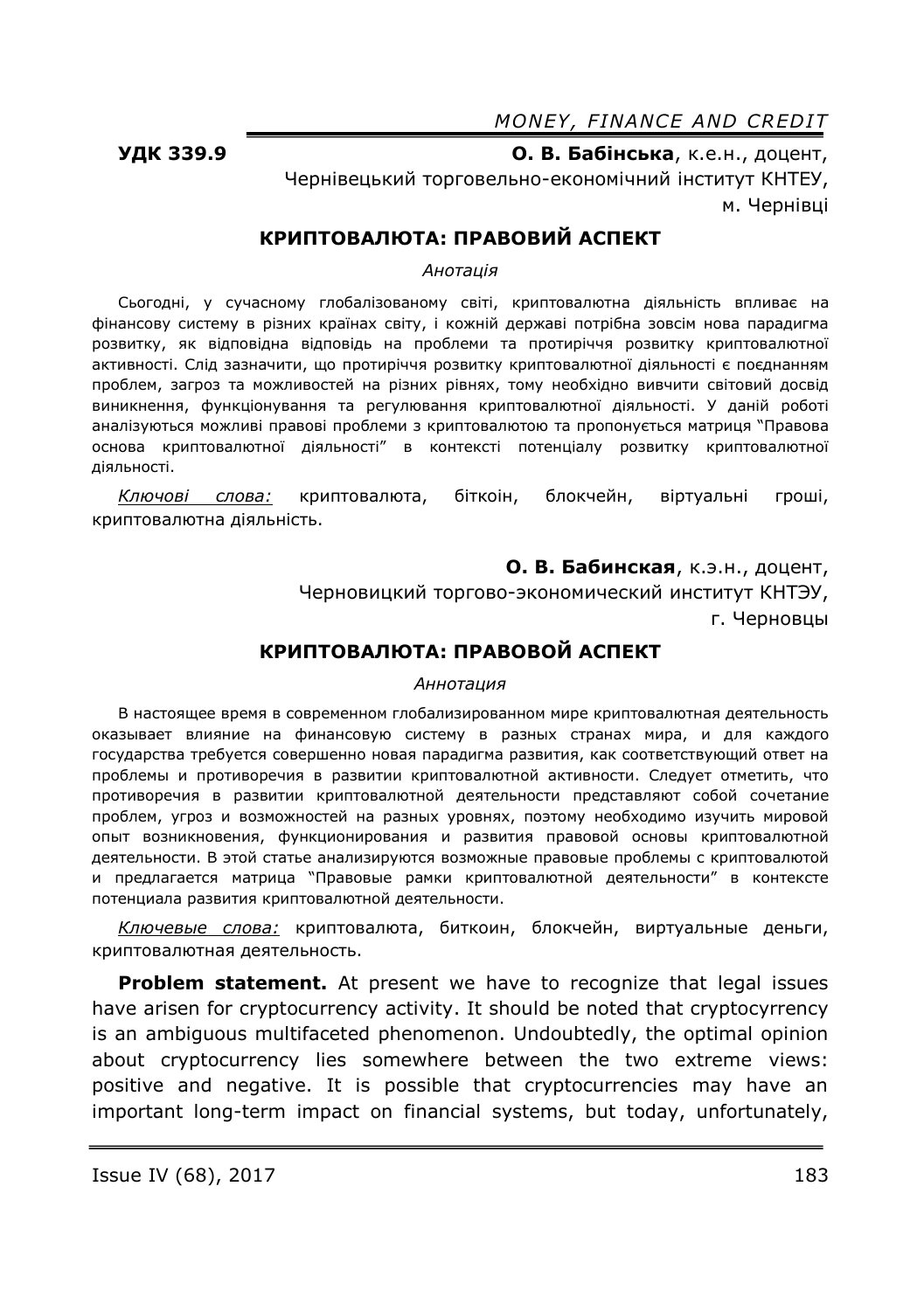## *ГРОШ І , Ф ІНАНСИ І КРЕДИТ*

there are many questions about their development potential in the different aspects, including legal issues.

**Analysis of resent studies.** From a researcher's point of view, cryptocurrency is now considered the means of enhancing development of the financial system. As Chohan, Usman W. noticed: "Cryptocurrencies are an area of heightened pecuniary, numismatic, technological, and investment interest, and yet a comprehensive understanding of their theories and foundations is still left wanting among many practitioners and stakeholders" [3]. The scholars like A. Greenberg (2011), K. Sagona-Stophel (2013), P. Schuettel (2017) have analyzed the features, benefits, problems and prospects of cryptocurrencies, impact on the payment system in the different regions of the world. So, Mitsuru Iwamura, Yukinobu Kitamura and Tsutomu Matsumoto (2014) point out potential problems with Bitcoin and propose some ideas for an alternative cryptocurrency [10]. In the context of the present study we wish to emphasize that despite the recognition of the need to develop legal framework, many aspects because of its complexity and contradiction are not investigated. So A. Guadamuz and C. Marsden (2015) stress that "the decentralised nature of Bitcoin and a lack of a clear set of actors may prompt some to think that it is not possible or desirable to attempt to regulate the electronic currency. The fact that there is no issuing body and no central authority in charge of the payment scheme may lead one to believe that it is not even possible to undertake any sort of regulatory effort. However, Bitcoin has some practices that make some form of regulation necessary if it becomes widespread" [7].

**Main aim** of the article is an attempt to study the potential legal problems with cryptocurrency and develop the matrix "Legal framework of cryptocurrency activity" in the context of the development potential of cryptocurrency activity based on existing trends.

**Basic material.** A cryptocurrency is a digital asset designed to work as a medium of exchange that uses cryptography to secure its transactions, to control the creation of additional units, and to verify the transfer of assets [1- 3]. According to P. Schuettel (2017), "cryptocurrency (math based currency) is a digital currency in which encryption techniques are used to control the generation of units of currency and verify the transfer of funds, operating independently of a central bank. Cryptocurrency businesses oftentimes raise money through ICOs" [3]. Cryptocurrencies are classified as a subset of digital currencies and are also classified as a subset of alternative currencies and virtual currencies [9].

It is known that Bitcoin is the first cryptocurrency and as N. Gandal and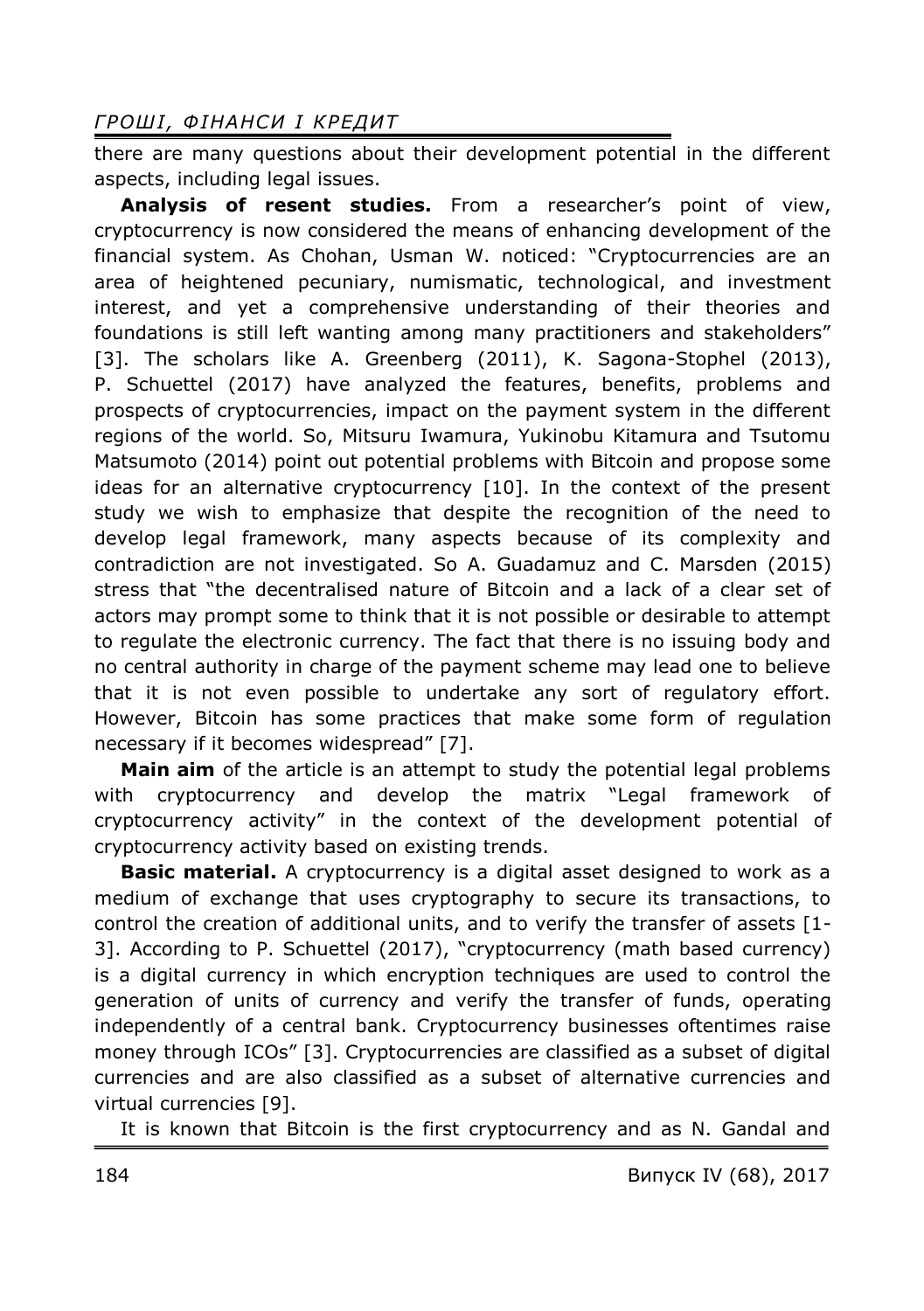# *MONEY, FINANCE AND CREDIT*

H. Halaburda (2014) notice: "Even though it was introduced in 2009, the digital currency Bitcoin caught the interest of the mainstream media only in 2012. Due to its supposed anonymity, Bitcoin and other digital currencies are often compared to cash" [11]. K. Sagona-Stophel stresses that "bitcoin, a peer-to-peer online virtual currency, is leading the trend of digital currencies around the world. It is decentralized, meaning there is no central bank or hub where Bitcoins are created and it's purely digital, meaning a physical representation of the currency is not needed" [6]. Since then, numerous cryptocurrencies have been created (table 1). These are frequently called altcoins, as a blend of bitcoin alternative. Bitcoin and its derivatives use decentralized control as opposed to centralized electronic money/central banking systems [9].

| Crypto-        | <b>Trading</b> | <b>Established</b> | <b>Founder</b> | <b>Total coins</b> | Price, \$ | Market         |
|----------------|----------------|--------------------|----------------|--------------------|-----------|----------------|
| currency       | Symbol         |                    |                |                    | December) | cap            |
|                |                |                    |                |                    | 2017)     |                |
|                |                |                    |                |                    |           |                |
| <b>Bitcoin</b> | <b>BTC</b>     | 04.02.2009         | Satoshi        | 21000000 BTC       | 18940     | \$317092831403 |
|                |                |                    | Nakamoto       |                    |           |                |
| Ethereum       | <b>ETH</b>     | 30.07.2015         | <b>Vitalik</b> | $\sim$ 90000000    | 692,78    | \$66768910833  |
|                |                |                    | <b>Buterin</b> | <b>ETH</b>         |           |                |
| <b>Bitcoin</b> | <b>BCH</b>     | 01.08.2017         | <b>ViaBTC</b>  | 21000000 BCH       | 1797,37   | \$30301456422  |
| Cash           |                |                    |                |                    |           |                |
| Ripple         | <b>XRP</b>     | 01.05.2013         | Chris          | 100000000000       | 0,7647    | \$29623824065  |
|                |                |                    | Larsen &       | <b>XRP</b>         |           |                |
|                |                |                    | Jed            |                    |           |                |
|                |                |                    | McCaleb        |                    |           |                |
| Litecoin       | <b>LTC</b>     | 07.10.2011         | Charles        | 84000000 LTC       | 298,05    | \$16194385253  |
|                |                |                    | Lee            |                    |           |                |
| Dash           | <b>DASH</b>    | 18.01.2014         | eduffield      | 22000000           | 915,57    | \$7101885388   |
|                |                |                    |                | <b>DASH</b>        |           |                |
| <b>NEM</b>     | <b>XEM</b>     | 31.03.2015         | NemProject     | 899999999          | 0,6429    | \$5819147999   |
|                |                |                    |                | XEM                |           |                |
| Monero         | <b>XMR</b>     | 25.04.2014         | monero         | 18446744           | 321,91    | \$4956117192   |
|                |                |                    |                | <b>XMR</b>         |           |                |

### **Top Cryptocurrency 2017\***

\*According to [4; 5; 8]

However, Mitsuru Iwamura, Yukinobu Kitamura and Tsutomu Matsumoto (2014) have summarized the major characteristics of the Bitcoin system [10, p. 2-3]:

(1) No authority is responsible for issuing and managing the Bitcoin system. It has operational rules open to everyone (i.e. transparent). No discretionary intervention is expected to happen. According to Nakamoto (2008), "a purely peer-to-peer version of electronic cash would allow online payments to be sent directly from one party to another without going through a financial institution".

Table 1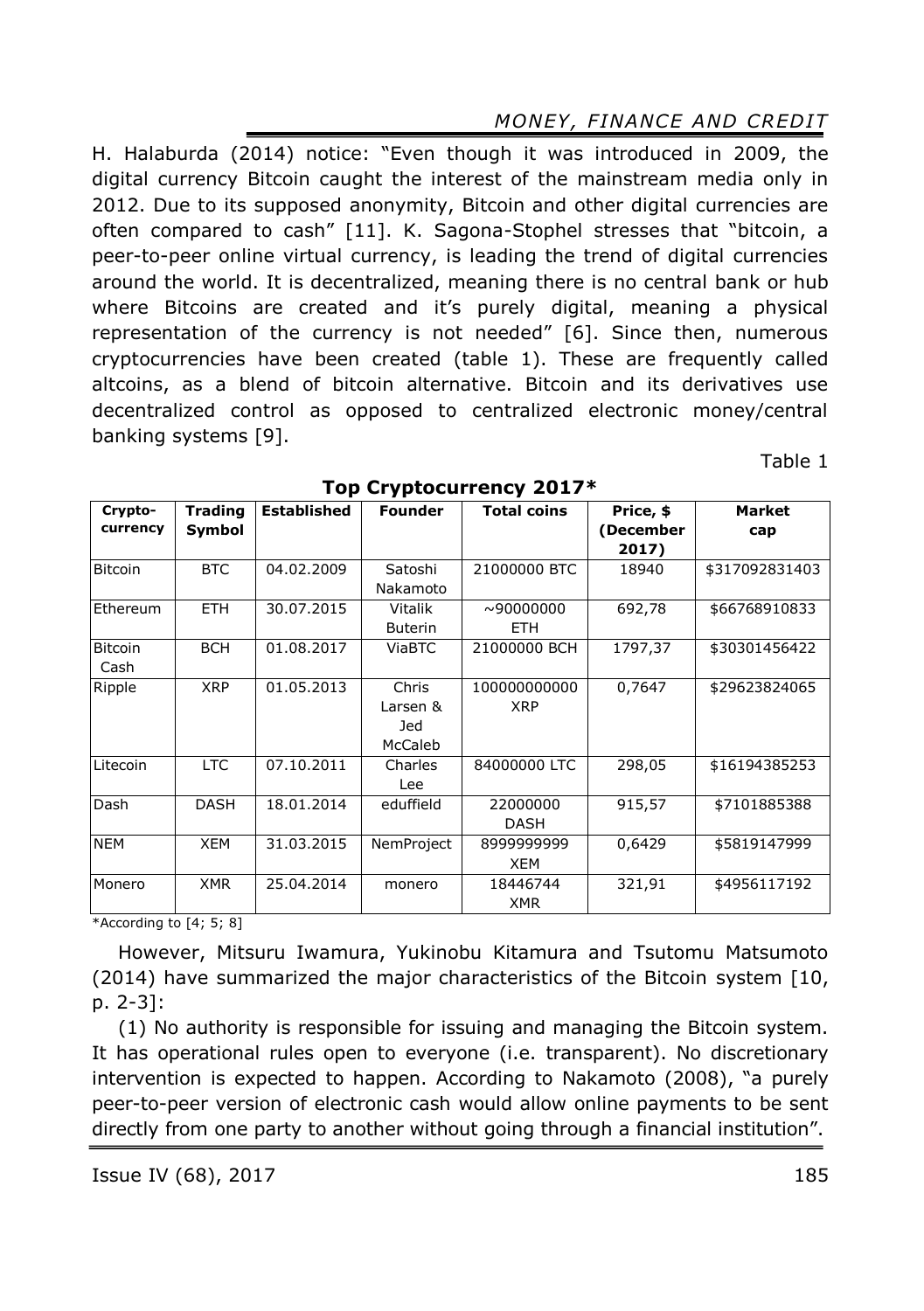## *ГРОШ І , Ф ІНАНСИ І КРЕДИТ*

(2) In order to verify that an owner does not double-spend a coin, the Bitcoin system uses a timestamp procedure on a peer-to-peer basis. All Bitcoin transactions are organized in the log into blocks, which contain a sequence number, a timestamp, the cryptographic hash of the previous block, some metadata, a nonce, and a set of valid Bitcoin transactions. The block forms a hash chain; each new block contains the cryptographic hash of its predecessor, allowing anyone to verify that no preceding block has been modified.

(3) Any player may choose to become a miner and mine new blocks that add new transactions to the log. A new block is a valid addition to the log if its nonce is chosen so that the new block's hash is less than a target value. This procedure is called the proof-of-work.

(4) Nakamoto (2008) also argues that the proof-of-work also solves the problem of determining representation in majority decision making. If the majority were based on one-IP-address-one-vote, it could be subverted by anyone able to allocate many IPs. Proof-of-work is essentially one-CPU-onevote. The majority decision is represented by the longest chain, which has the greatest proof-of-work effort invested in it. If a majority of CPUpower is controlled by honest nodes, the honest chain will grow the fastest and outplace any competing chains.

(5) To compensate for increasing hardware speed and varying interest in running nodes over time, the proof-of-work difficulty is determined by a moving average targeting an average number of blocks per hour.

(6) Incentive is paid for the proof-of-work. Every few years the creation rate of Bitcoin is halved, namely, it was 50 Bitcoins in 2009-2012, 25 Bitcoins in 2013-2016, 12.50 in 2017-2020, 6.25 in 2012-2024, and so on to zero in 2140. Incentive is also paid by transaction fees. If the output value of a transaction is less than its input value, the difference is a transaction fee that is added to the incentive value of the block containing the transaction. After reaching the total supply limit at 21 million Bitcoins, the incentive falls entirely on transaction fees.

Based on Mayer-Schönberger and Crowley, A. Guadamuz and C.Marsden (2015) have constructed four scenarios for virtual currencies: 'Virtual sovereigns': virtual currency providers will serve as regulators by enforcing the terms of their contracts with users to prevent cyber-fraud and ensure proper behaviour. Prohibition: governments could try to block their citizens from using virtual currencies that don't abide by government restrictions and regulations (governments have not been able to completely block access to Web sites nor will total prohibition on virtual currencies succeed). Selective prohibition: government minimize the real-world impact of virtual currencies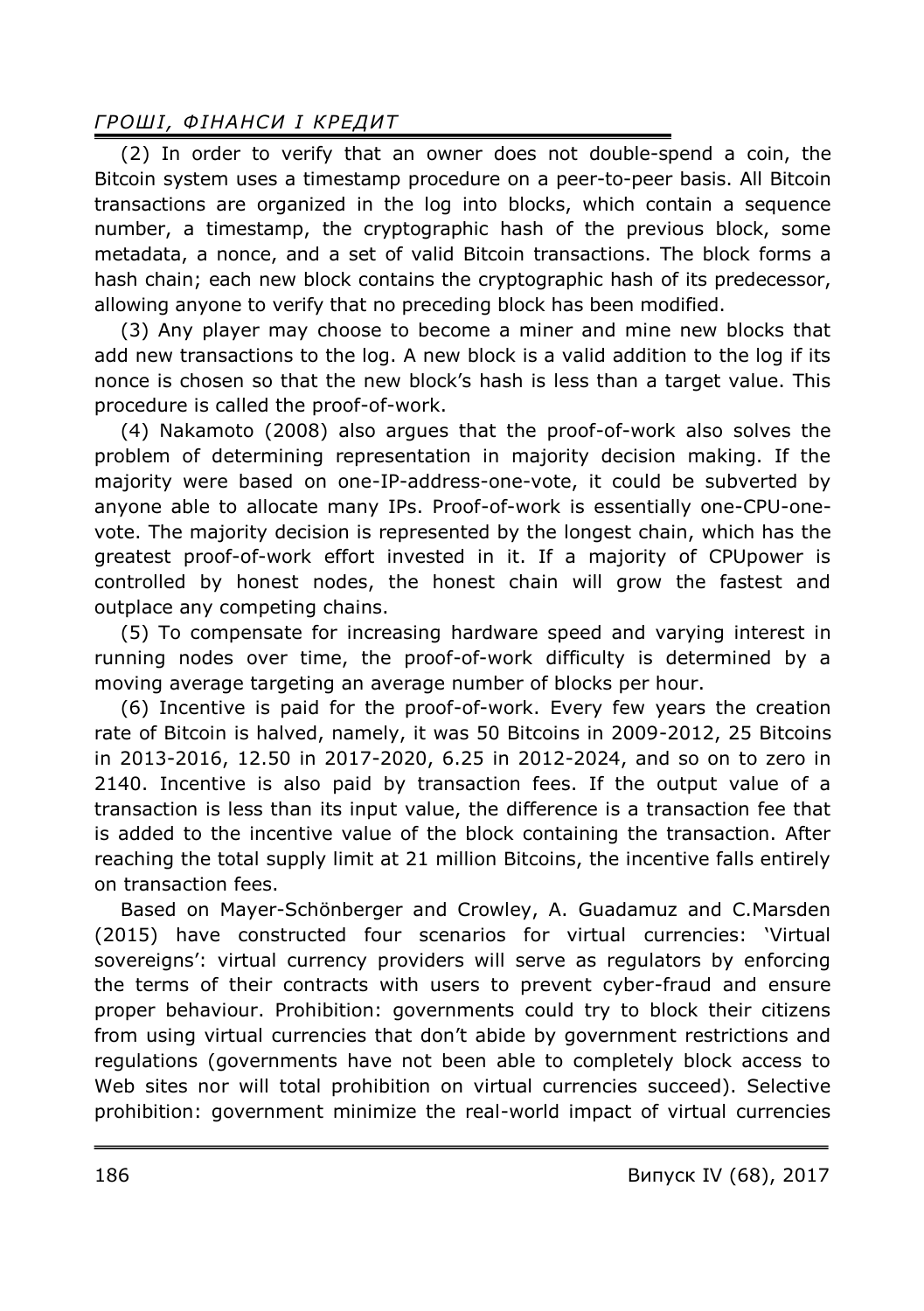# *MONEY, FINANCE AND CREDIT*

by, for instance, banning the sale of real-world goods for virtual currency. This section would also cover the banning and/or criminalisation of the use of the currency to pay for illegal activities or for money laundering. Selective regulation: regulators impose some restrictions to specific aspects of virtual currencies, such as taxation and the regulation of intermediaries. 'Real-world assisted virtual currency self-governance': governments provide support for mechanisms whereby users of virtual currencies can agree upon and enforce their own 'community standards' and rules of conduct [7].

It's important to mention that the legal framework of cryptocurrency activity varies from state to state very much. Some countries have allowed this activity, others have banned or restricted it. And some countries are waiting and making the definite observations. Available information allows us to propose the matrix "Legal framework of cryptocurrency activity" in the context of development potential of cryptocurrency activity in a country (figure 1) *(note: see more detailed information about this matrix in the next article).*

| <b>Dynamism</b>                         | <b>State position (Legal aspect)</b> |                                  |                    |                                   |  |  |  |
|-----------------------------------------|--------------------------------------|----------------------------------|--------------------|-----------------------------------|--|--|--|
| and influence<br>of legal<br>regulation | <b>Regulation</b>                    | <b>Selective</b><br>restrictions | <b>Forbiddance</b> | <b>Waiting and</b><br>observation |  |  |  |
| <b>Active</b>                           | High                                 | High                             | <b>High</b>        |                                   |  |  |  |
| positive                                | potential                            | potential                        | potential          |                                   |  |  |  |
| <b>Passive</b>                          | High                                 | High/Medium                      | High/Medium        |                                   |  |  |  |
| positive                                | potential                            | potential                        | potential          | <b>Uncertainty</b>                |  |  |  |
| <b>Passive</b>                          | Low                                  | Low                              | <b>Threat</b>      |                                   |  |  |  |
| negative                                | potential                            | potential                        |                    |                                   |  |  |  |
| <b>Active</b>                           | Low                                  | <b>Threat</b>                    | <b>Threat</b>      |                                   |  |  |  |
| negative                                | potential/Threat                     |                                  |                    |                                   |  |  |  |
| <b>Neutral</b>                          | <b>Uncertainty</b>                   |                                  |                    |                                   |  |  |  |
| <b>Some explanations:</b>               |                                      |                                  |                    |                                   |  |  |  |

**Potential (low, medium, high)** – different levels of development potential of cryptocurrency activity in a country

*Threat* – legal termation of cryptocurrency activity in a country

**Uncertainty** - unclear trends of development of cryptocurrency activity in a country

**Figure 1. Matrix "Legal framework of cryptocurrency activity"\*** *\*Source: author*

**Conclusions and directions of further researches.** In the light of recent data by the experts, we can summarize that authorities understand the importance and a growing role of cryptocurrency activity for development of the country in context of global challenges and contradictions and try to develop the own position in this question. As A. Guadamuz and C. Marsden (2015) notice: "It is not possible at the moment to foresee what will happen next. If cryptocurrencies remain a niche